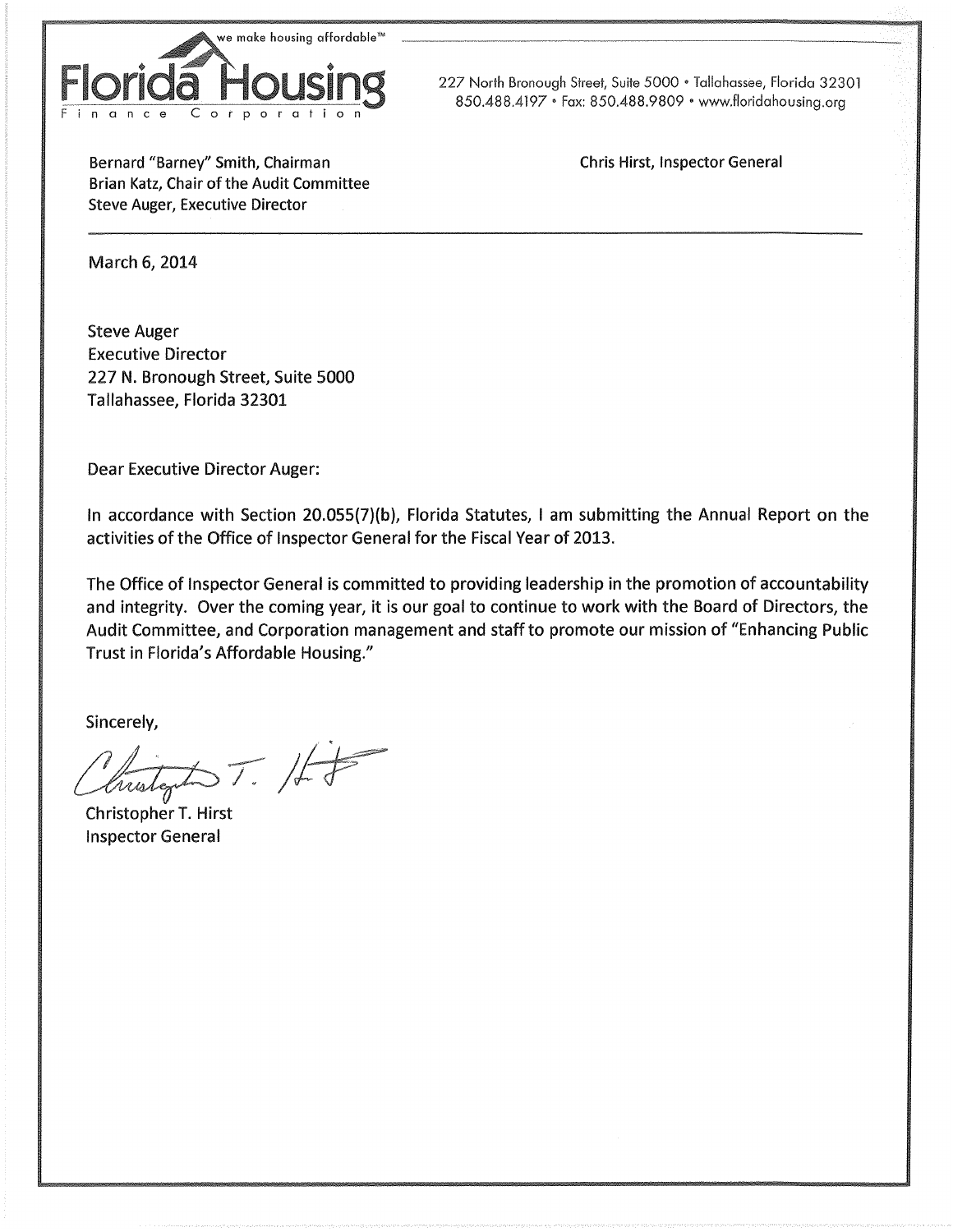

## we make housing affordable

## **Office of Inspector General**

# Annual Report Fiscal Year 2013 March 6, 2014

Chris Hirst, Inspector General

Enhancing Public Trust in Florida's Affordable Housing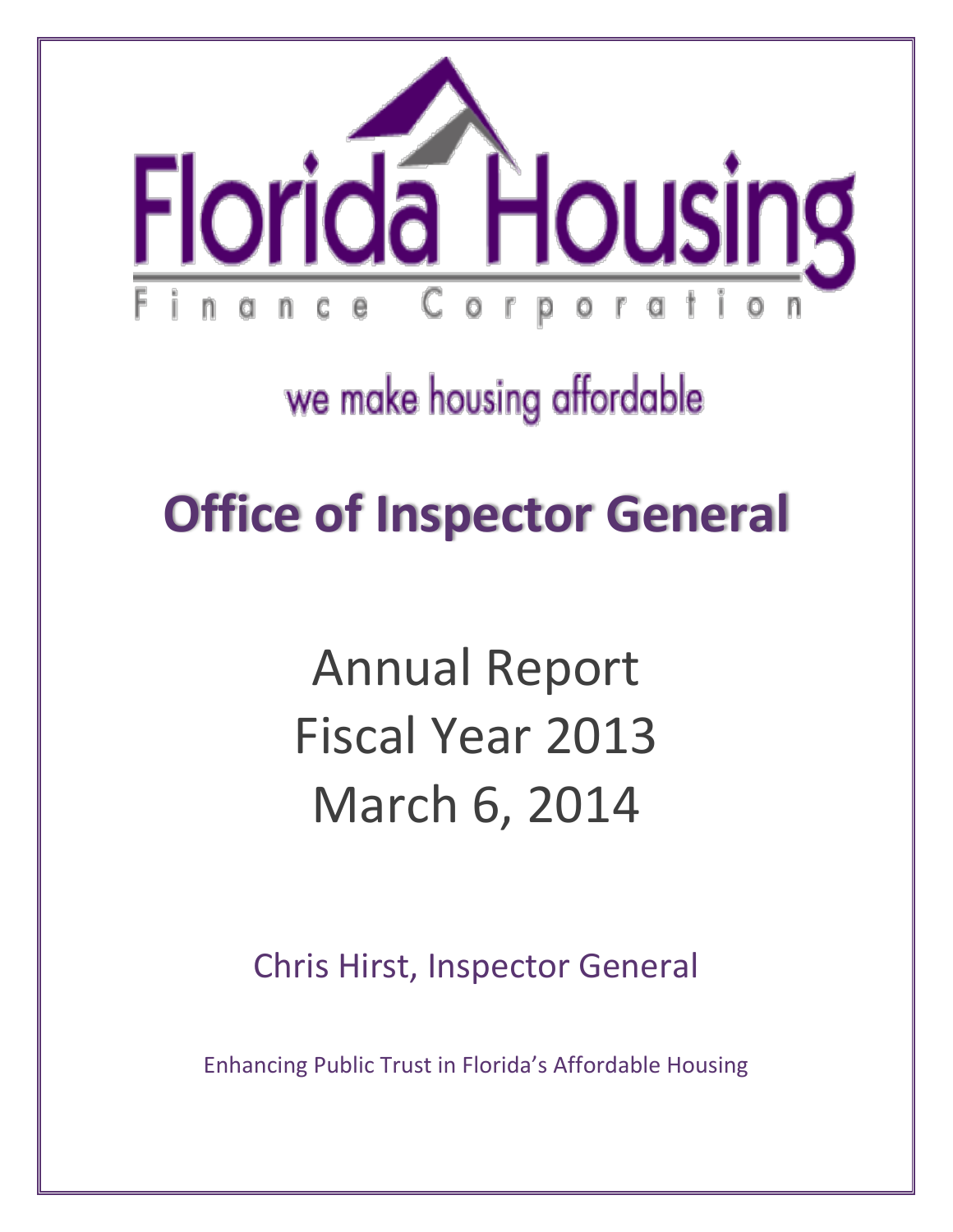## **Table of Contents**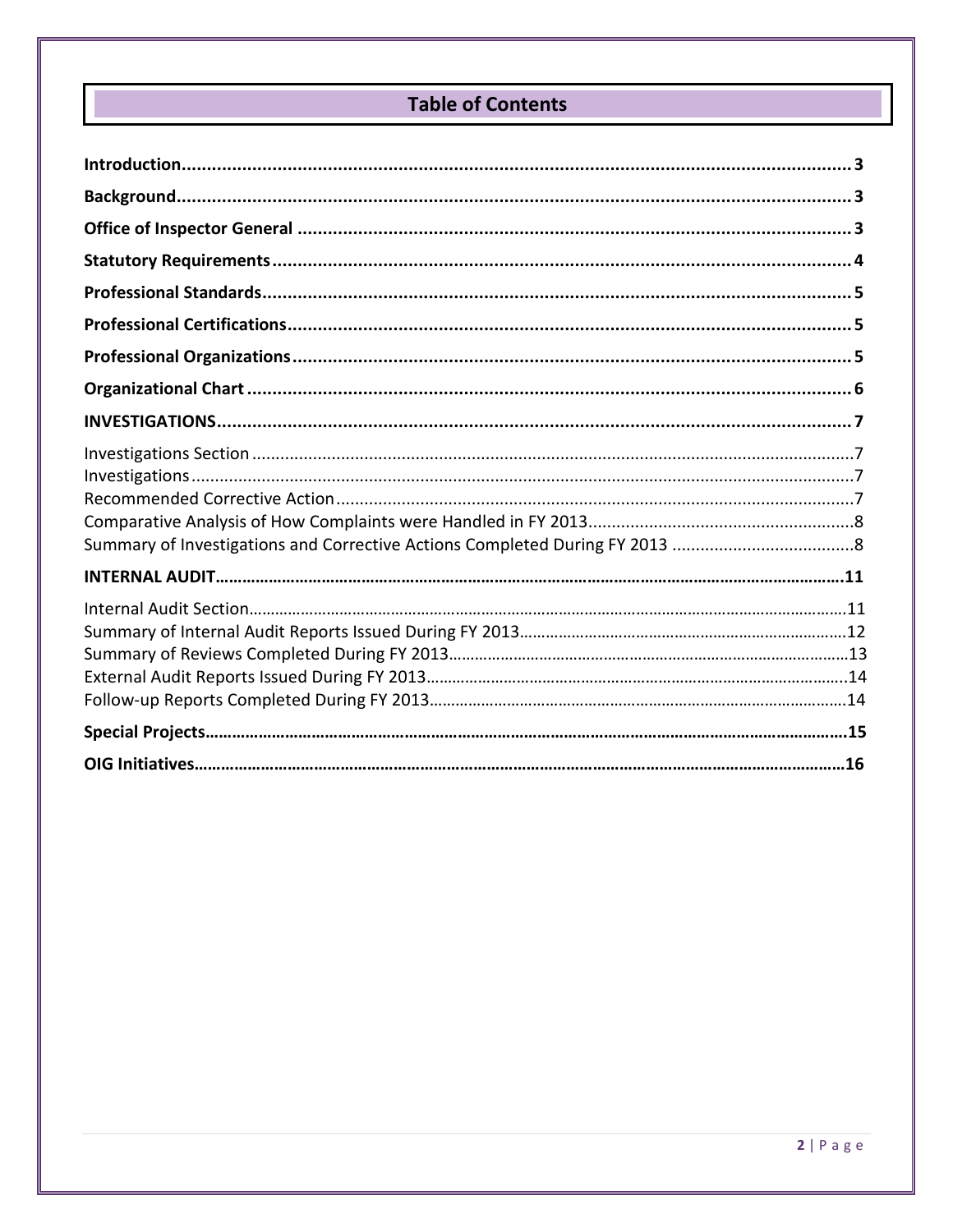## **Introduction**

Section 20.055, Florida Statutes, requires each Inspector General to submit an annual report summarizing its activities during the preceding fiscal year. This report includes, but is not limited to:

- A summary of each audit and investigation completed during the reporting period;
- A description of significant abuses and deficiencies relating to the administration of programs and operations of the agency disclosed by investigations, audits, reviews, or other activities during the reporting period; and
- A description of recommendations for corrective action made by the Office of Inspector General (OIG) during the reporting period with respect to significant problems, abuses, or deficiencies identified.

This annual report summarizes the OIG's activities and accomplishments for 2013.

## **Background**

Florida Housing Finance Corporation (FHFC or Corporation) was created by the Florida Legislature more than 25 years ago to help Floridians obtain safe, decent affordable housing that might otherwise be unavailable to them.

Today, Florida Housing continues its mission by increasing affordable housing opportunities and ensuring that its programs are well matched to the needs of those served. As such, FHFC continues to work with local governments, non-profits, elected officials and others to help spread the importance of affordable housing in Florida's communities.

In 2000, FHFC re-established the internal audit function and in 2011, Sections 20.055 and 420.506, Florida Statutes, were amended to create the Office of Inspector General within FHFC.

## **Office of Inspector General**

The Office of Inspector General is an essential component of the Corporation providing independent, objective assurance and consulting services designed to add value and improve Corporation operations.

The OIG serves as a central point of coordination and is responsible for activities that provide accountability, integrity, and efficiency. This is accomplished by the OIG conducting independent audits, investigations, and other accountability activities. The OIG's purpose is to promote economy and efficiency and to prevent and detect fraud, waste, and abuse in programs and operations carried out or financed by the Corporation.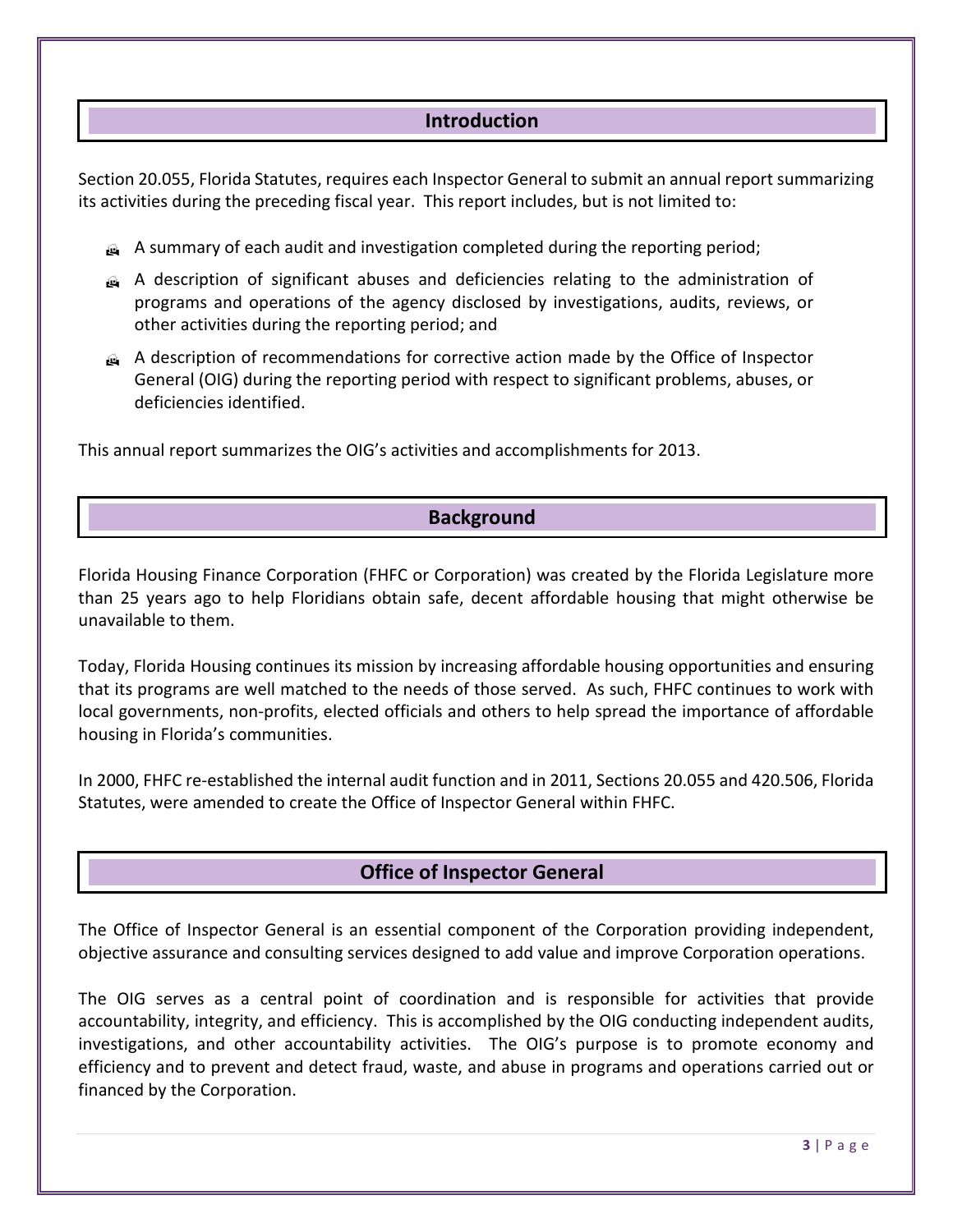The OIG ensures effective coordination and cooperation between the Florida Auditor General, the Office of Program Policy Analysis and Government Accountability (OPPAGA), and federal auditors to avoid duplication of services.

Pursuant to statute, the OIG has full, free, and unrestricted access to all Corporation activities, records, data, and property, and may request any other information deemed necessary to carry out audit assignments or investigative needs. The unrestricted access ensures audits, investigations, and other activities are independent and that results are communicated in accordance with professional standards.

## **Statutory Requirements**

As outlined in Section 20.055, Florida Statutes, the specific duties and responsibilities of the Inspector General include:

- Providing direction for, supervising, and coordinating audits, investigations, and management reviews relating to the programs and operations of the agency;
- Keeping the agency head [the board of directors of the Florida Housing Finance Corporation] informed of fraud, abuses, and deficiencies relating to programs and operations administered or financed by the agency, recommending corrective actions concerning fraud, abuses, and deficiencies, and reporting on the progress made in implementing corrective action;
- Reviewing the actions taken by the agency to improve program performance and making recommendations for improvement;
- Conducting, supervising, and coordinating activities that promote economy and efficiency and prevent or detect fraud, waste, and abuse;
- Ensuring effective coordination and cooperation between the Auditor General, federal auditors, and other governmental entities;
- Reviewing rules relating to programs and operations and making recommendations regarding impact;
- Assessing the reliability and validity of information provided on performance measures and standards and making recommendations as needed; and
- Ensuring an appropriate balance between audit, investigative, and other accountability activities.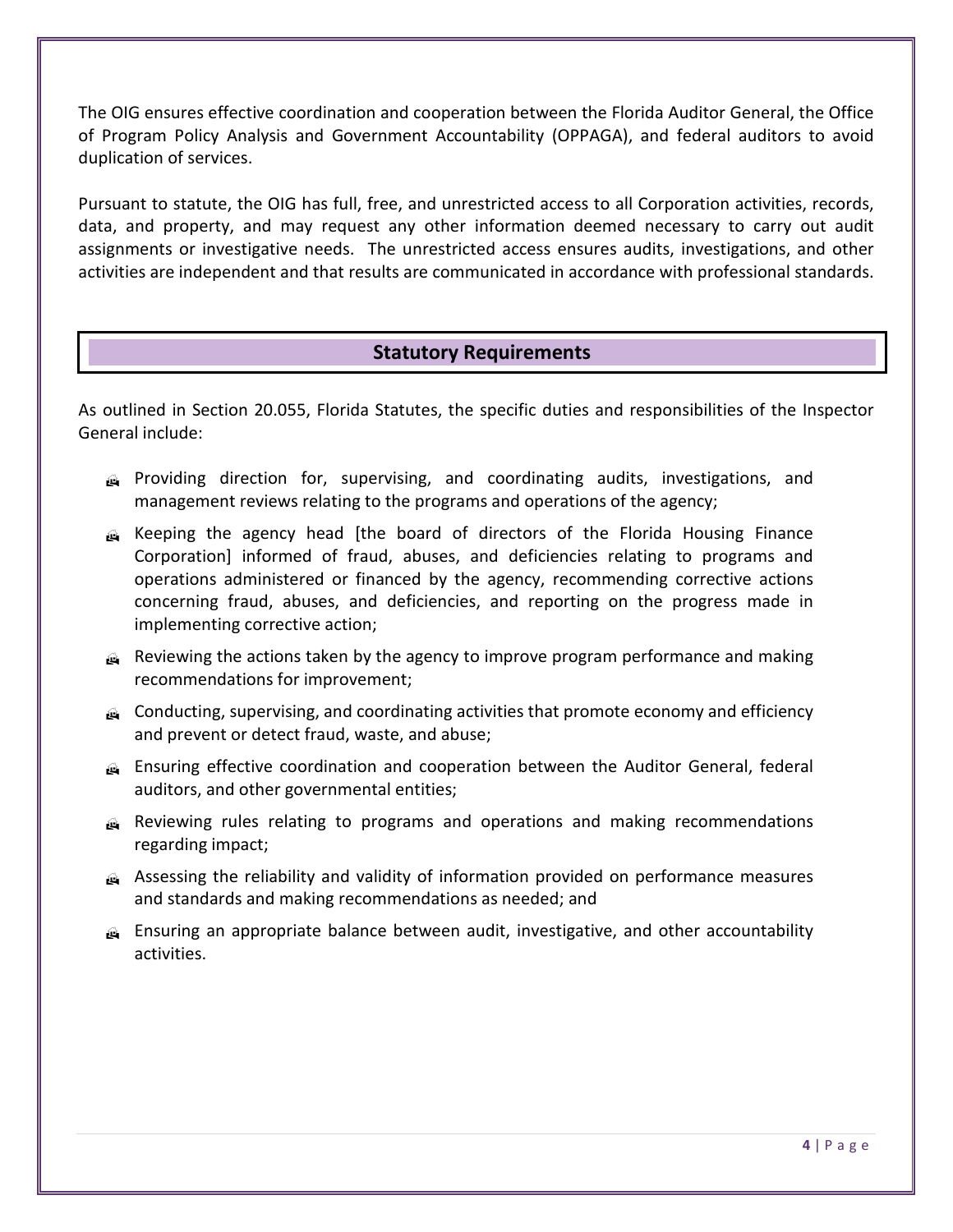## **Professional Standards**

Pursuant to Section 20.055, Florida Statute, the Office of Inspector General is required to:

- Comply with the General Principles and Standards for Offices of Inspector General as published and revised by the Association of Inspectors General.
- Conduct audits in accordance with the current International Standards for the Professional Practice of Internal Auditing as published by the Institute of Internal Auditors, Inc., or, where appropriate, in accordance with generally accepted governmental auditing standards.

### **Professional Certifications**

Current staff members hold the following certifications:

- Gertified Authorization Professional (1)
- **Certified Government Financial Manager (1)**
- G Certified Information Systems Auditor (1)
- Certified Information Systems Security Professional (1)
- Gertified Inspector General (3)
- G Certified Public Accountant (2)
- **A** Notary Public (3)

## **Professional Organizations**

Current staff members belong to the following organizations:

- Association of Government Auditors (AGA)
- Association of Inspectors General (AIG)
- Federal Bureau of Investigation National Academy (FBINA)
- **A** Institute of Internal Auditors (IIA)
- Information Systems Audit and Control Association (ISACA)
- Information Systems Control Association (ISC2)
- **State Law Enforcement Chief's Association (SLECA)**
- InfraGard (The program is a FBI public/private cooperative effort dedicated to improving our national security.)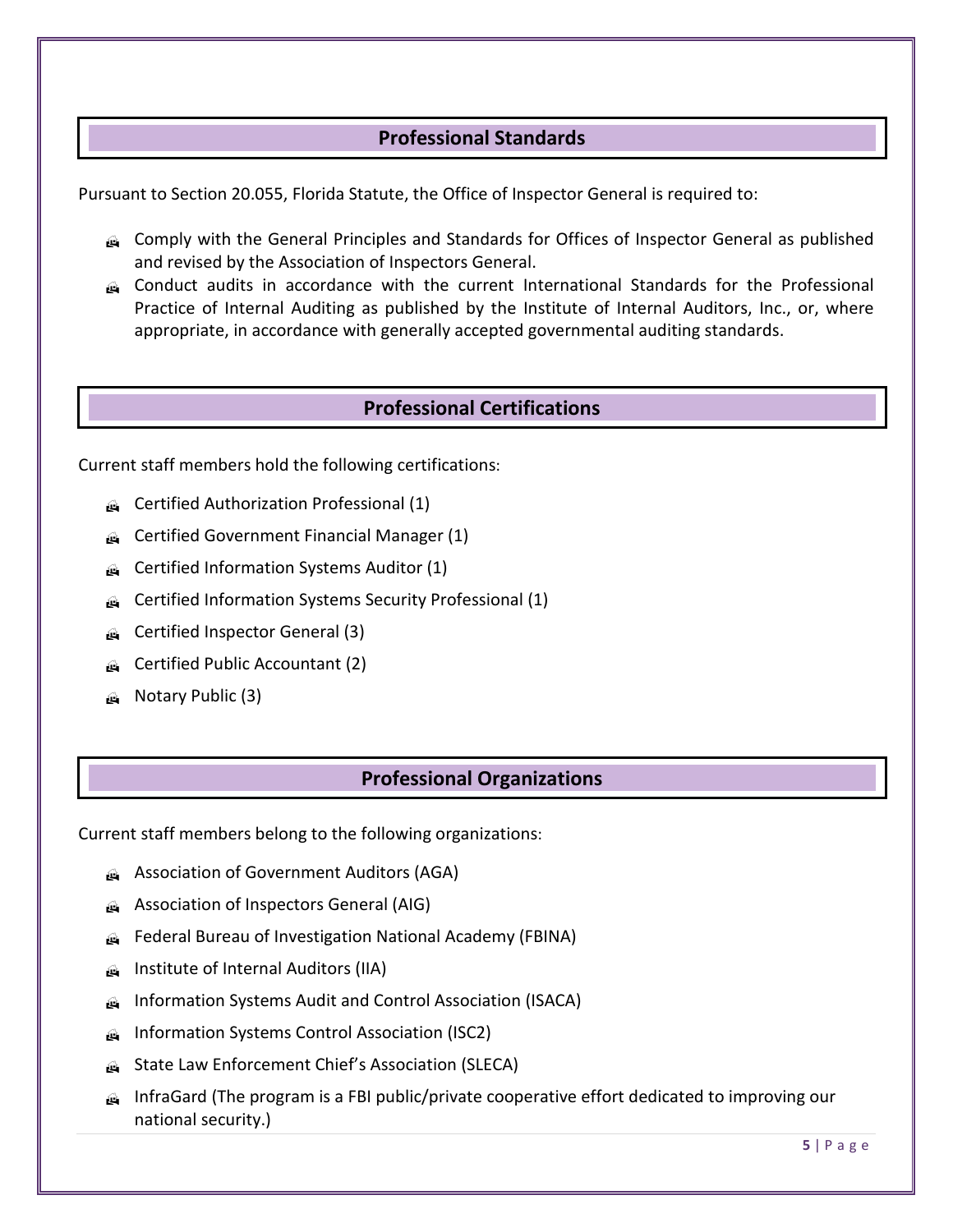

The Office of Inspector General consists of six positions, five of which are funded by the Corporation, and one is funded through the Federal Hardest-Hit Fund (HHF) Program. This fiscal year, the OIG has experienced a 100% employee turnover of all Corporation funded positions. The composition of the OIG staff was restructured to accommodate the changing needs of the Corporation.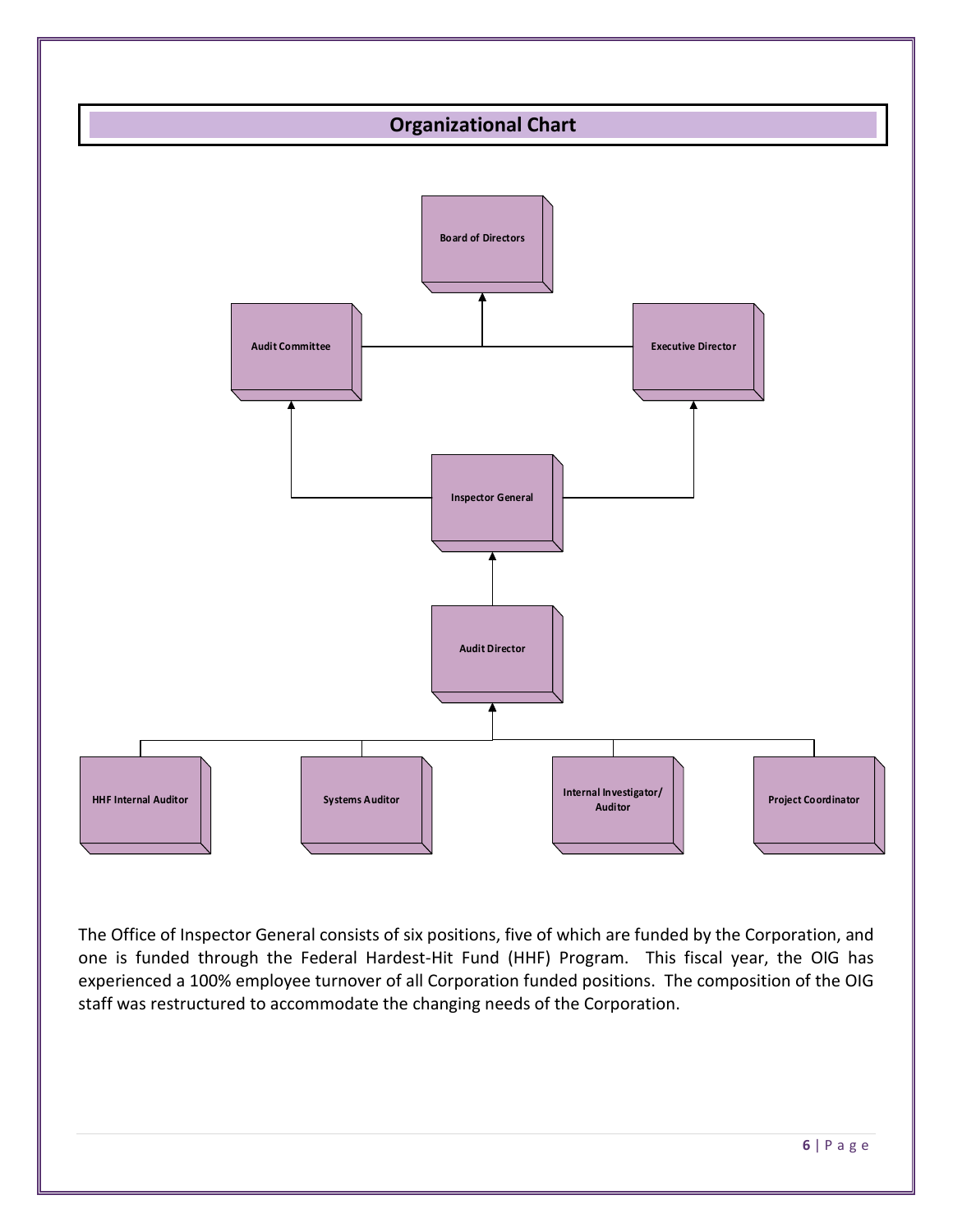## **Investigations**

The Office of Inspector General reviews all complaints or requests for assistance received via telephone, letter, fax or email. The Office reviewed a total of **143** complaints or requests for assistance.

Of the total number of complaints or requests for assistance received:

- **74** were provided information or no further action was needed;
- **25** were non-jurisdictional and were referred to the appropriate entity;
- **24** were referred to Corporation management for handling as deemed appropriate;
- **16** were opened for investigation or management review; and
- **4** were referred to Corporation management for review and response.

#### **Investigations Section**

Staff initiate investigations or management reviews when violations of rule, statute, policy and/or contract requirements are alleged, including those filed under the Whistle-blower's Act.[1](#page-7-0) While investigations are administrative in nature, criminal violations are often discovered during the investigative process. When a determination is made that the subject of an investigation has committed a potential criminal violation, the investigation is coordinated with the Florida Department of Law Enforcement, the State Attorney's Office, or the appropriate agency for criminal prosecution.

#### **Investigations**

 $\overline{a}$ 

- **16** cases were opened for investigation.
- **9** investigations were completed.

#### **Recommended Corrective Actions**

Based on the investigation, the OIG may make recommendations in the form of a corrective action. The recommendations are for the purpose of process improvement and are made to Corporation management or contracted providers. The final reports, including recommendations, are required to be sent to all appropriate parties and actions are to be tracked to completion.

<span id="page-7-0"></span> $1$  The Whistle-blower's Act, §112.3187-112.31895, F.S., is intended to protect current employees, former employees, or applicants for employment with state agencies or independent contractors from retaliatory action. Whistle-blower designation is determined by the OIG in consultation with the Governor's Chief Inspector General's office. If a complaint meets whistle-blower criteria, the whistle-blower's identity is protected from release and an investigation is conducted pursuant to §112.3189, F.S.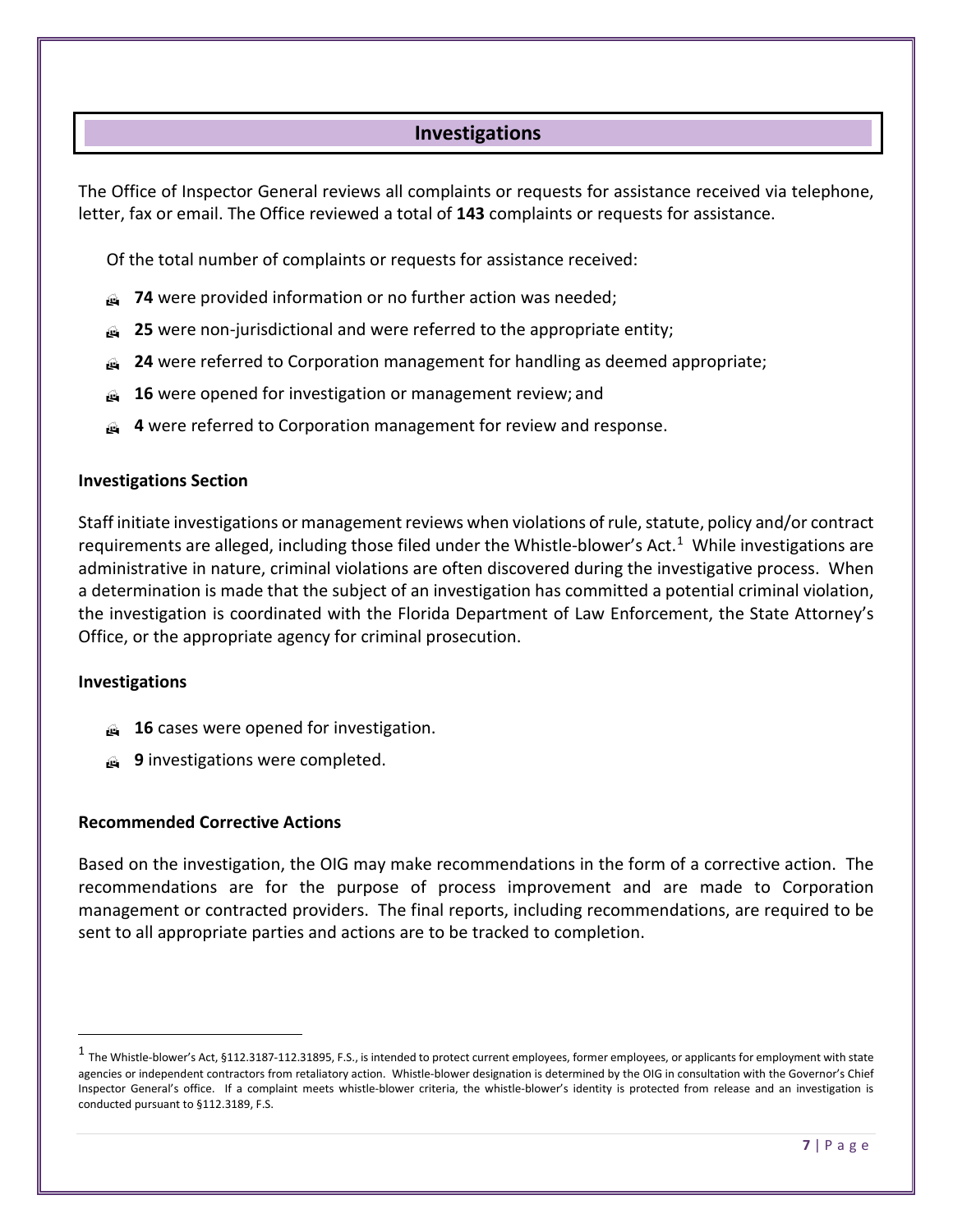The following chart provides a comparative analysis of how complaints were handled in the OIG for Fiscal Year 2013



## **Summary of Investigations and Corrective Actions Completed During FY 2013**

#### **IAC-2012-57**

A Hardest Hit Fund recipient misrepresented their employment and income by not reporting a home health care business which they illegally owned and operated, earning approximately \$90,000 a year. **Finding:** Not Supported **Correct Action:** None required

#### **IAC-2012-106**

Married Hardest Hit Fund applicants do not meet the eligibility requirements because their income is too high.

#### **Finding:** Not Supported

**Correct Action:** It was recommended that HHF Program staff correct the formula error on the HHF eligibility computation form and document appropriate additional Area Median Income (AMI) test considerations.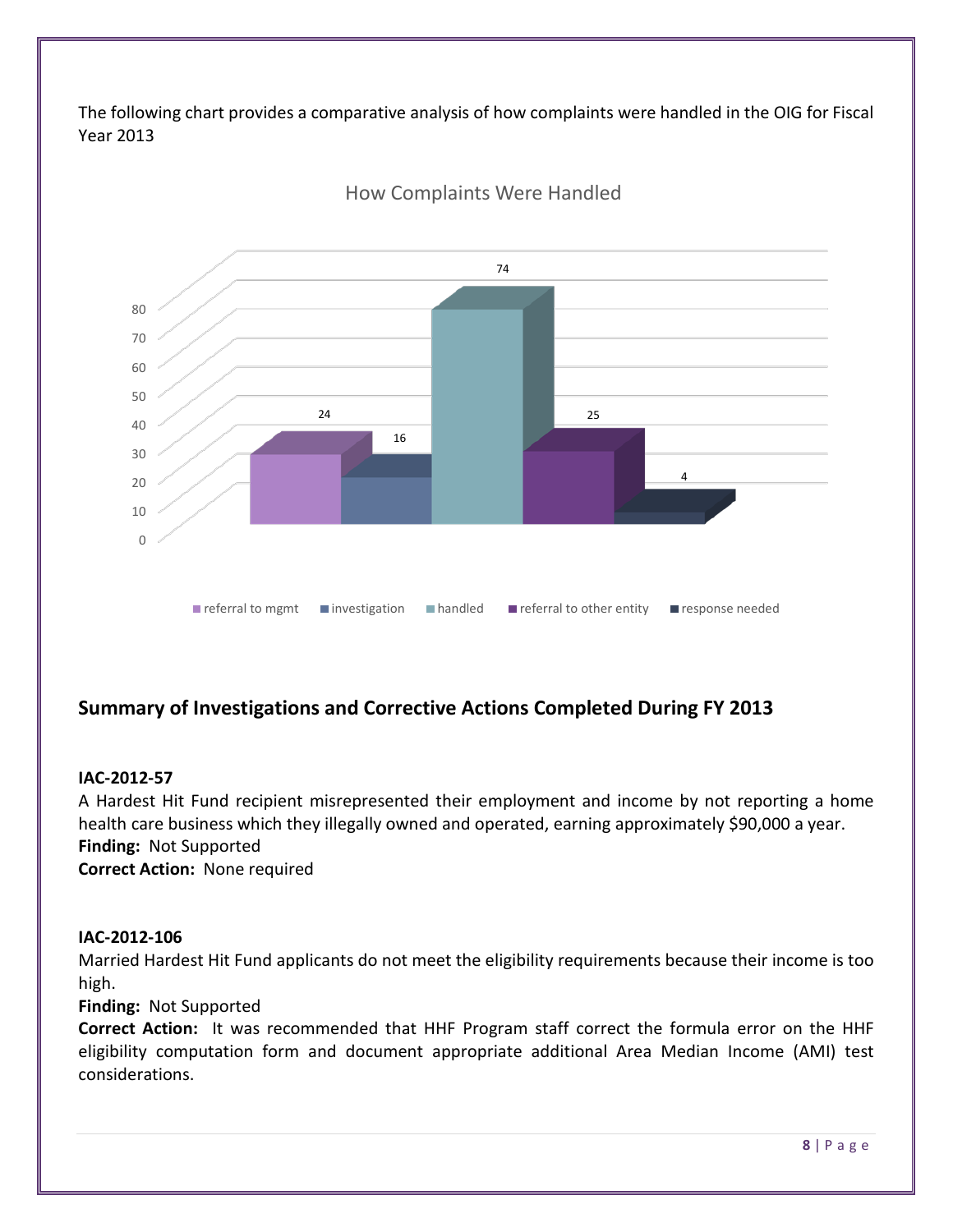#### **IAC-2012-117**

A Florida Housing Finance Corporation's employee conducted work for their personal business during work time and used Florida Housing's resources for the business as well.

**Finding:** Supported

**Corrective Action:** Employee received a verbal reprimand.

#### **IAC-2012-124**

A Hardest Hit Fund recipient may not meet eligibility requirements due to purchasing her home "free and clear"; unclaimed child support; child's medical bills were covered by insurance and the child's father; indicating child is her dependent even though father provides all financial support; identifying herself as a single mother head of household although the custody agreement is 50/50; child's medical condition is not as serious as listed; and recipient had a job until she was laid off in 2010 and did not regain employment until 2012.

**Finding:** Not Supported

**Correct Action:** None required

#### **IAC-2012-129**

A Hardest Hit Fund recipient, who was included in an article by the *Tampa Bay Times*, had been subject to several previous fraud investigations, charges and convictions and is currently in jail.

#### **Finding:** Supported

**Correct Action:** HHF Program staff was informed of the findings which were appropriately noted in the recipient's HHF file. Florida Housing Loan Serving staff were also informed due to providing a payoff amount of \$8,113.00 for the recipient's HHF loan. Florida Housing Legal staff will formally request repayment of these HHF funds. In accordance with HHF procedures, the US Treasury was also informed of the findings.

#### **130426-03[2](#page-9-0)**

A Hardest Hit Fund recipient misrepresented her marital status, household size and household income when she applied for the HHF program.

**Finding:** Not Supported **Correct Action:** None required

#### **130429-11**

 $\overline{a}$ 

A Hardest Hit Fund applicant did not disclose income from self-employment when applying for the program.

#### **Finding:** Supported

**Corrective Action:** It was recommended that the report be forwarded to US Treasury in accordance with HHF procedures and the Office of General Counsel should refer the applicant to the Florida Bar for conduct unbecoming a member in good standing. It was also referred to the Department of Economic Opportunity

<span id="page-9-0"></span><sup>&</sup>lt;sup>2</sup> The numbering system used for reports was changed by the interim Inspector General.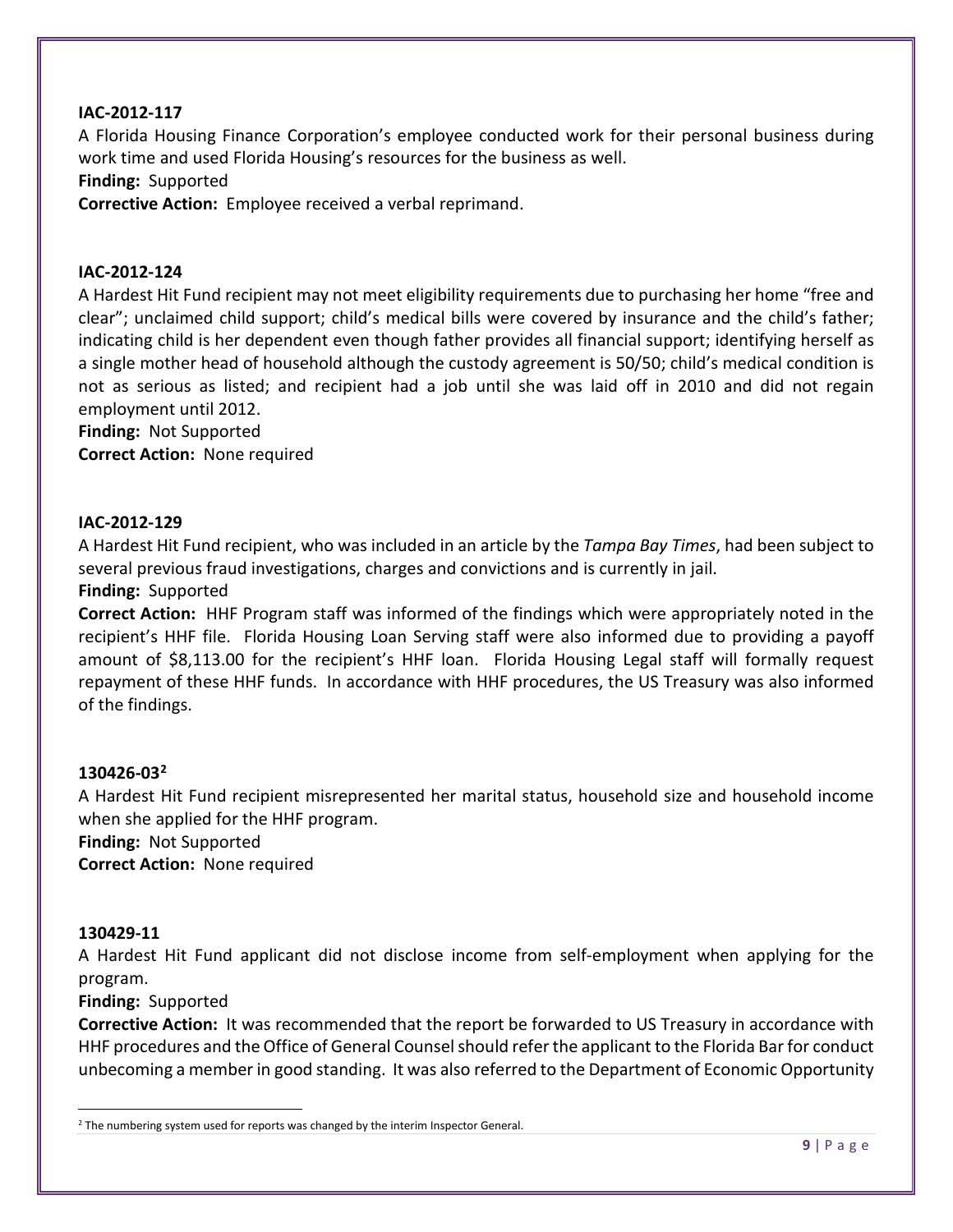as the determination of eligibility for unemployment compensation may have also been based on misrepresentations. An additional recommendation was that HHF Program staff consider requiring applicants to submit copies of tax returns regardless of their employment status, as the tax returns may reveal information that applicants do not readily disclose otherwise.

#### **130610-01**

The City of Fort Pierce was engaging in questionable business practices with regards to certain contractors being favored in the awarding of contracting jobs; low bidding and receiving change orders on the back end; double dipping; certain families being favored in getting funding; in house funding to employees; and kickbacks.

#### **Finding:** Neither Supported Nor Refuted

Corrective Action: It was recommended to apply more oversight on the front end of the selection process. In addition, the Board should be made aware of "Contractor Awards," as this would create more transparency and control during the selection process.

#### **130709-03**

A Hardest-Hit Fund Administrator for St. Johns Housing Partnership, Inc. (SJHP) conspired with a Hardest-Hit Fund applicant to falsify an application for assistance from the Hardest-Hit Fund program. The administrator also had a conflict of interest in working with the applicant.

#### **Finding:** Supported

**Corrective Action:** It was recommended that FHFC notify SJHP of any conditions for continuing to contract with SJHP. It was also recommended that an independent evaluation be obtained to ensure that SJHP's internal controls system is effective in identifying and disclosing false statements and events of default. Additionally, the report was forwarded to FDLE for criminal review and subsequent prosecution.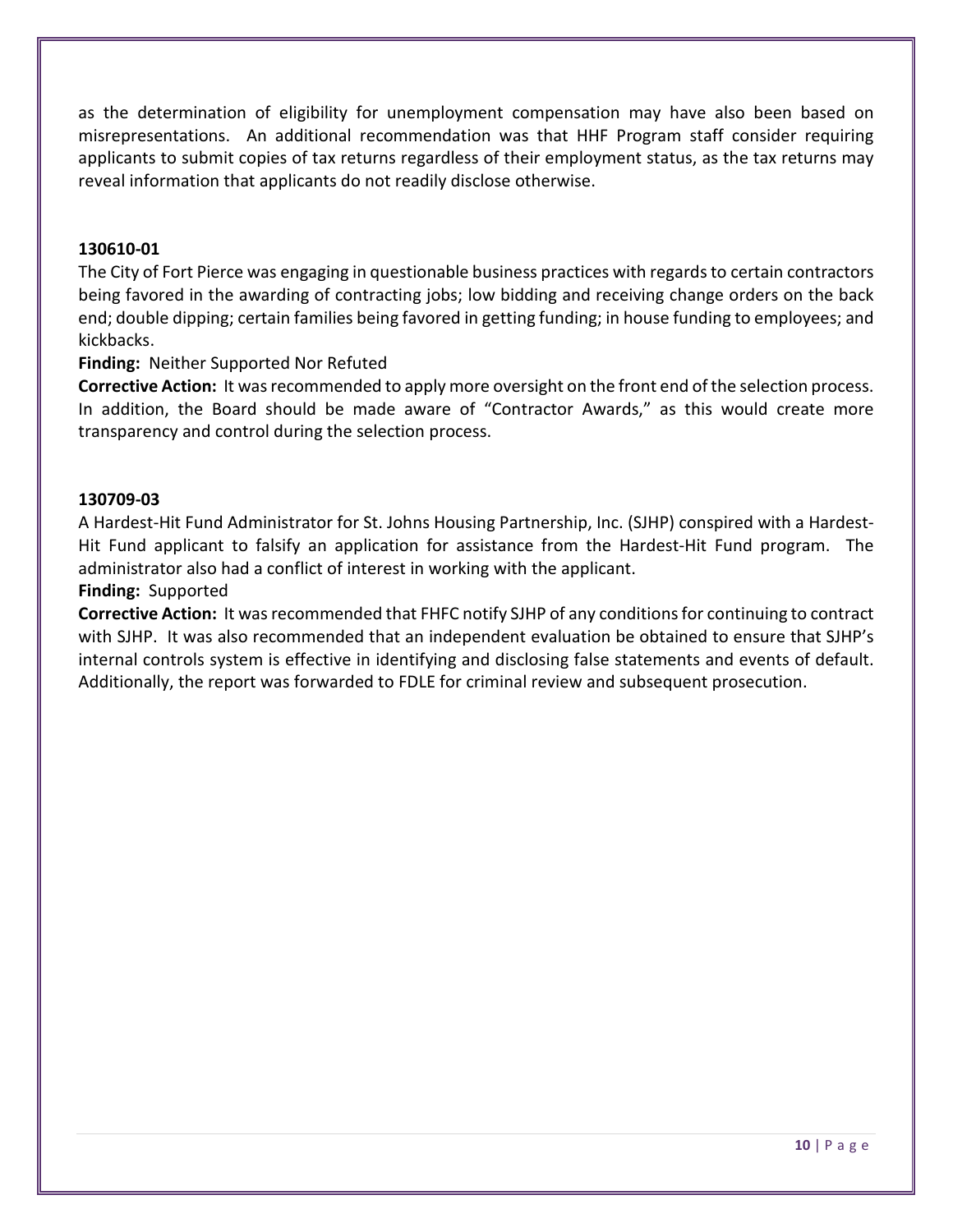## **Internal Audit**

#### **Internal Audit Section**

The Internal Audit Section's primary responsibility is to assist Corporation management in determining whether adequate controls exist and risks are mitigated to ensure the orderly and efficient conduct of business. In addition, Section 20.055(7)(a), F.S., requires a description of activities related to the development, assessment, and validation of performance measures. These activities are integrated into the audit process.

The Internal Audit Section published two audit reports, which included three recommendations for improvement. Follow-ups on three external audits/reviews were completed. There were no significant recommendations described in the previous annual report on which corrective action has not been completed.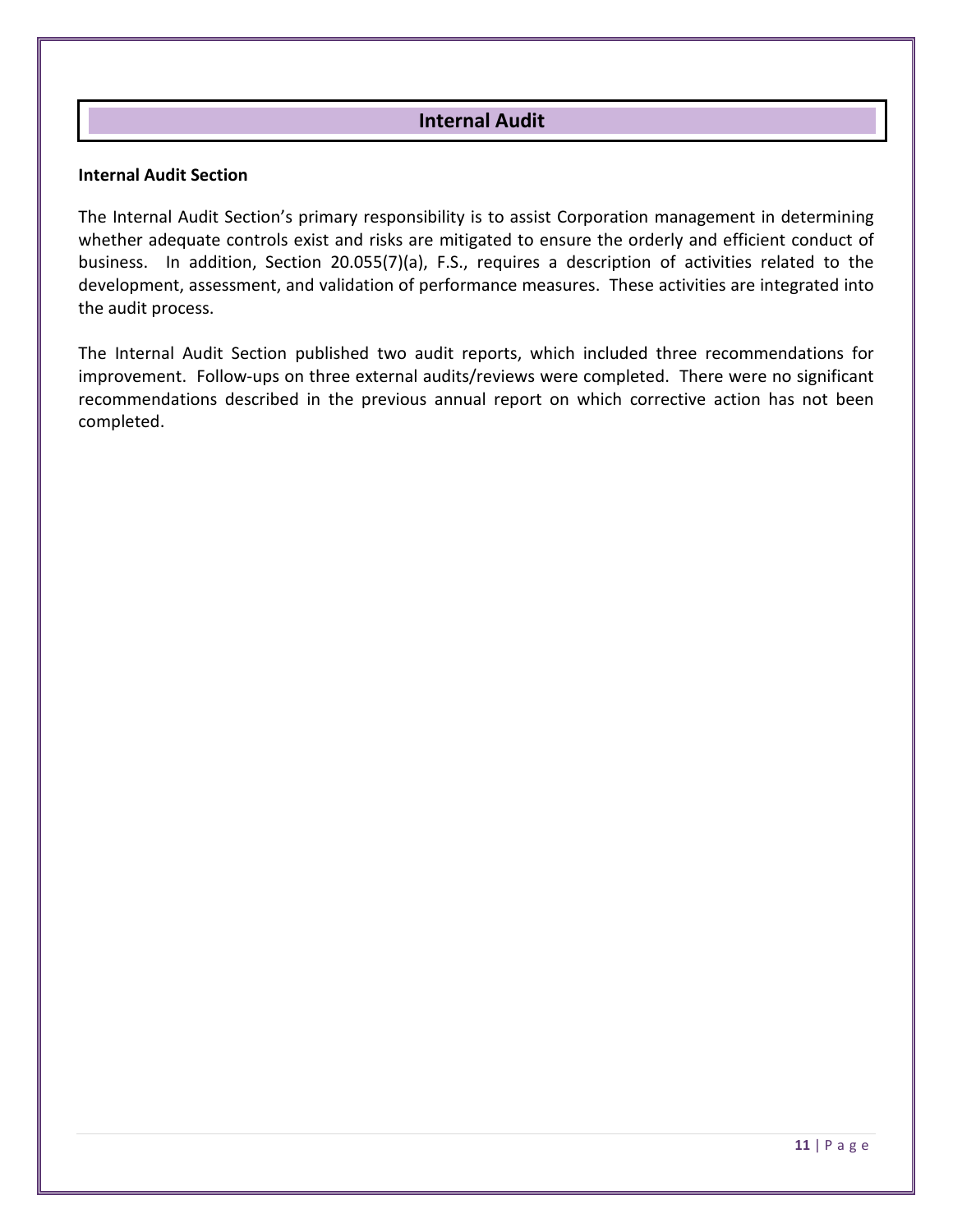#### **Summary of Internal Audit Reports Issued During FY 2013**

#### **Quality Assurance Audit Report HHF Compliance Monitoring Agent - Seltzer Management Group**

The Florida Housing Finance Corporation (FHFC) contracted with compliance monitor Seltzer Management Group (SMG) to evaluate the performance of Hardest Hit Fund (HHF) Advisor Agencies. The HHF Advisor Agencies perform basic intake and eligibility determination services for the HHF Program. Pursuant to the contract, SMG was required to review a sample of HHF Advisor Agencies' client files and management procedures. The objectives of the audit of HHF Compliance Monitoring Agent SMG were to evaluate: (1) SMG's compliance with contract terms, agreements, laws, administrative rules, other guidelines, and HHF policies; (2) the reliability of applicable HHF records and reports; (3) the effectiveness and efficiency of the HHF compliance monitoring reviews; and (4) the safeguarding of related HHF assets. While it was noted that improvements were needed in the areas of file scoring and Advisor Agency response reviews, SMG generally complied with contractual requirements to perform reviews of Advisor Agencies. In addition, SMG issued reports timely, tested all files as requested by FHFC, and used agreed upon scoring methodologies. It was recommended that SMG review procedures for evaluating files to ensure that file scores are accurate and that file reviews address inadequate or inconsistent documentation related to each cause of ineligibility. Additionally, it was recommended that SMG verify responses to all observations to ensure that corrective actions are completed. SMG's response included, "Seltzer has strived to improve the review process by adding additional quality control review before reports are sent to the Advisor Agencies and adding a second sign-off process before an Advisor Agency's review report is closed out."

**130429-07 – Audit of Compliance by Munroe & Munroe Mortgage & Money Management, Inc. – a Hardest-Hit Fund Advisor Agency – with Requirements to Safeguard Personally Identifiable Information** The Hardest Hit Fund (HHF) Program's contracted advisor agencies, such as Munroe & Munroe Mortgage & Money Management, Inc. (5M Inc.), are required to obtain, store and safeguard personally identifiable information (PII). The objective of this audit was to evaluate 5M Inc.'s compliance with PII requirements for the period beginning in June 2012 when the contract was revised through the date fieldwork was completed. Overall, 5M Inc. had established adequate internal controls required to adhere to the PII requirements in the contract. Their written procedures addressed file storage, retention, and disposal and also included requirements that employees acknowledge their awareness of HHF PII requirements. 5M Inc. also had a policy to load and store incoming files received from homeowners on three thumb drives in an effort to reduce the need for retaining paper files. While 5M Inc. did have a procedure to ensure that the thumb drives were properly locked and secured when not in use, additional security controls were needed. In response to the recommendation to implement adequate controls, 5M Inc. eliminated the use of thumb drives and implemented cloud file storage. Therefore no further action was required by 5M Inc.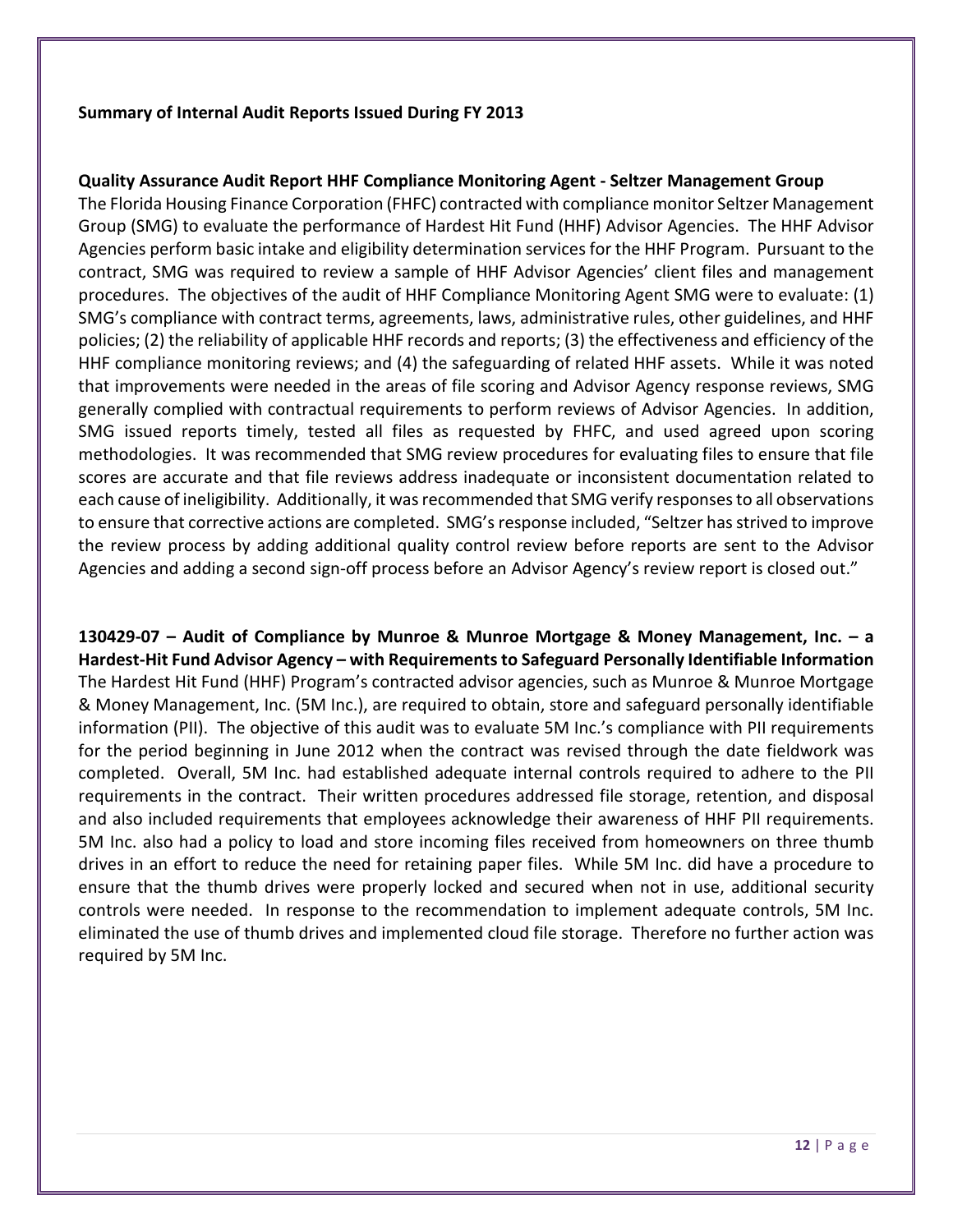#### **Summary of Reviews Completed During FY 2013**

#### **130429-04 – 2012 Annual FHFC Performance Measures Review**

**130429-03 – 2013 First Quarter FHFC Performance Measures Review**

**130722-02 – 2013 Second Quarter FHFC Performance Measures Review**

#### **131011-01 – 2013 Third Quarter FHFC Performance Measures Review**

Section 20.055, Florida Statutes, requires that the OIG perform a validity and reliability assessment of the agency performance measures and, if needed, make recommendations for improvements. The Florida Housing Performance Measures Reviews, prepared pursuant to the Affordable Housing Services Contract with the Department of Economic Opportunity (DEO), are reviewed quarterly and annually. These reports contain data pertaining to the performance measures and targets established by Section 420.511(1)(a) through (e), Florida Statutes. The OIG reviewed the quarterly and annual performance measures to ensure its accuracy prior to submission of the report to the DEO Executive Director. Each of the Corporation's reviews determined that the reports were accurate and supported by the appropriate documentation prior to submission.

#### **130502-05 – State Housing Initiatives Partnership Pinellas County Review**

State Housing Initiative Partnership (SHIP) Program staff asked that the OIG provide guidance for responding to the findings of Pinellas County Division of Inspector General Investigation Report Number I-2011-04*, Investigation of Community Development's \$3.4 million SHIP Loan to Crest Capital, LLP.* The investigation questioned whether the loan was properly handled by the Pinellas County Community Development staff. The review found that SHIP funds were used to purchase a parcel of land that was to be used to construct affordable housing. However, legal and construction difficulties prevented the project from moving forward. Pinellas County filed suit, and was awarded a judgment against the developer. Pinellas County did reimburse the SHIP account and the funds were reallocated to other eligible SHIP projects. It was recommended that the Pinellas County SHIP program be subject to a compliance monitoring review to include the process weaknesses identified in this report. Management agreed with the recommendation for a compliance monitoring review and indicated that a compliance monitoring review will be scheduled as soon as possible. Management also indicated that SHIP staff had reviewed Pinellas County Annual Reports for the past four close-out years through fiscal year 2009/2010, and the reports properly recorded the SHIP fund reimbursement.

#### **130611-02 – ITS Policy Review**

The report provided a commentary on the information technology policies in Florida Housing's Employee Policy and Procedures Handbook. The comments were intended to provide management with suggestions from independent OIG staff that could enhance the policies reviewed.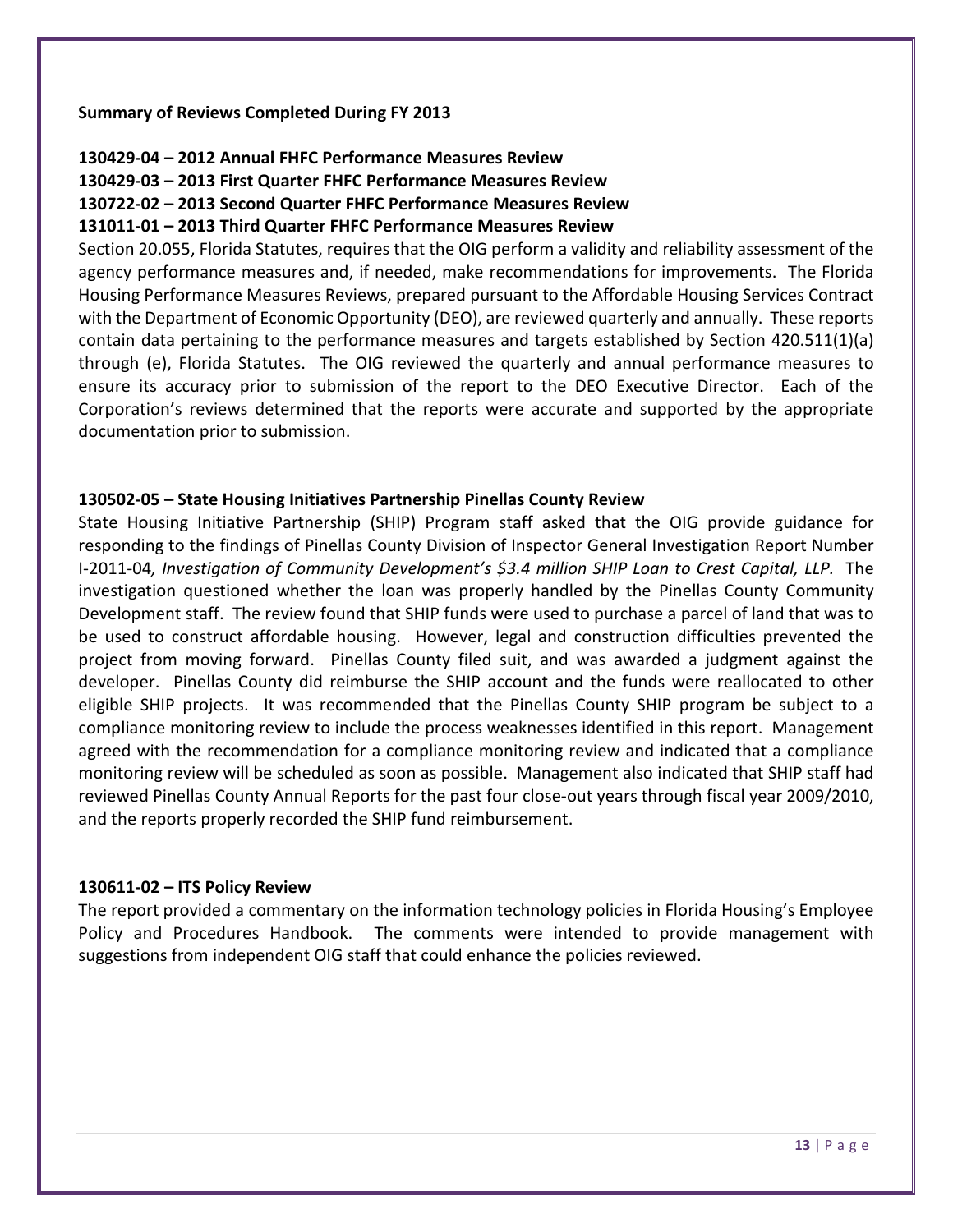#### **External Audit Reports Issued During FY 2013**

#### **130429-09 Audit Assistance for Annual Financial Statement (Ernst and Young)**

Two OIG internal auditors assisted with the external audit of the Corporation. They provided approximately 800 hours of audit assistance.

#### **Follow-up Reports Completed During FY 2013**

#### **Auditor General**

Report No. 130429-05 – Six-Month Status Report of Corrective Actions Taken for Auditor General (AG) Report No. 2013-047

#### **OPPAGA**

Report No. 130429-06 - Six-Month Status Report of Corrective Actions Taken for Office of Program Policy Analysis and Government Accountability (OPPAGA) Report 12-10

#### **US Treasury**

Report No. 130502-02 – Follow-up on US Treasury HHF Compliance Review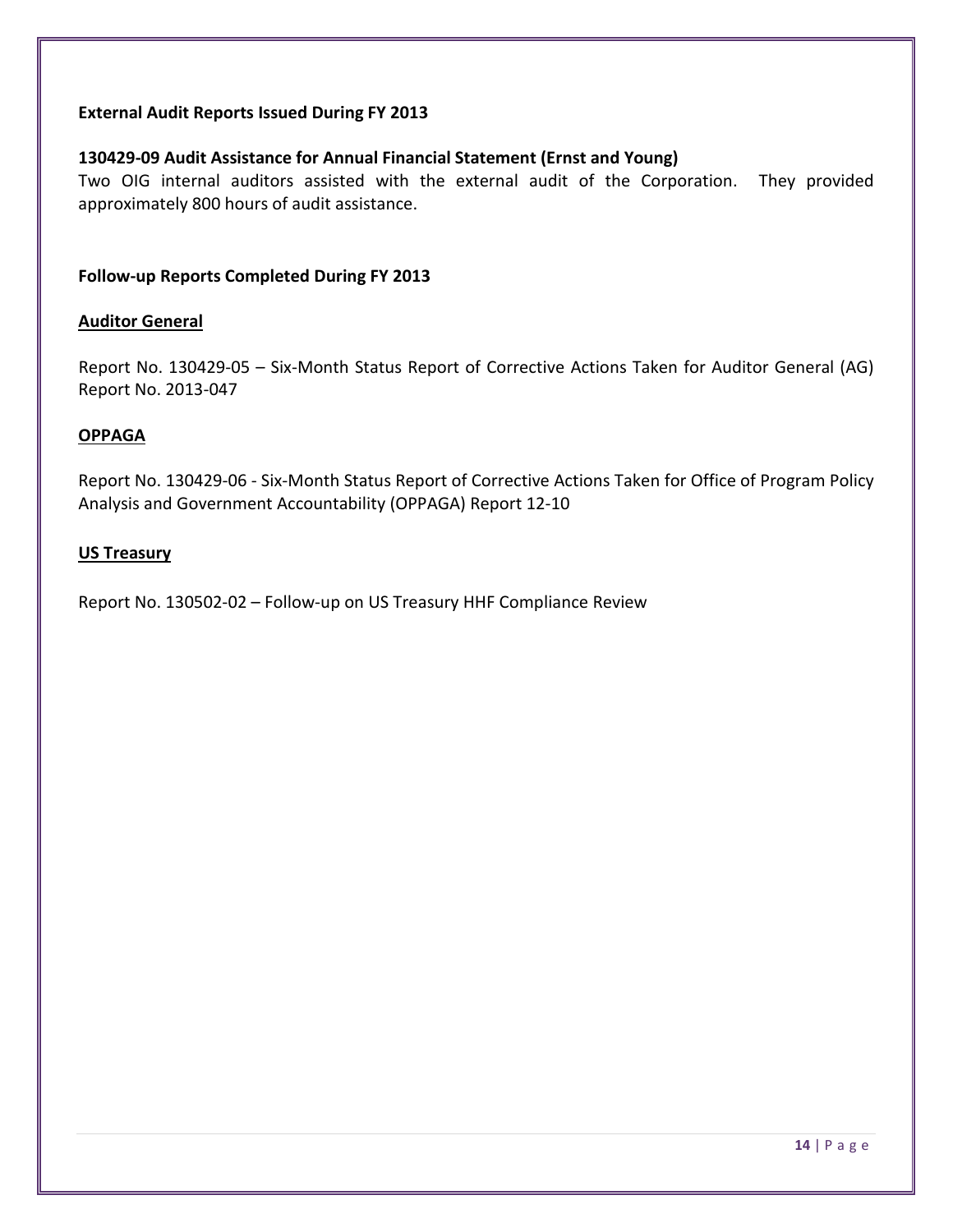## **Special Projects**

Throughout the fiscal year, the Office of Inspector General participated in various special projects assisting Florida Housing management.

**Lottery Number Assignment for RFA 2013-01 Lottery Number Assignment for RFA 2013-02 Lottery Number Assignment for RFA 2013-03 Lottery Number Assignment for RFA 2013-04 Lottery Number Assignment for RFA 2013-05 Lottery Number Assignment for RFA 2013-06 Lottery Number Assignment for RFP 2013-07 Lottery Number Assignment for RFP 2013-08 Lottery Number Assignment for RFA 2013-10**

The instructions for various Florida Housing competitive funding programs provide that each request for funding will receive a random lottery number at or prior to the issuance of final scores or ranking. Florida Housing's, Office of Inspector General, has a process to assign lottery numbers using a random number generator program. The process depends on seed numbers being input into the program and to remove any bias, the seed numbers are selected by the Chairman of the Florida Housing Board of Directors.

The Chairman is presented a booklet containing 1500 line numbers in 14 columns. This booklet was produced in 1949 by tabulating 75,000 machine cards that recorded the waybills received during three months by the Interstate Commerce Commission, Bureau of Transport Economics and Statistics. Persons who generated lists of random numbers have continued to use this set of numbers as seed numbers for much more modern random numbers generation software. The Chairman selects 10 sets of column and row numbers. The five digit numbers selected in this matter are the seed numbers used to generate the lottery numbers used for the competitive funding programs.

#### **130925-01 - Principal Reduction Initial Roll-out Complaints**

For the period of September 25, 2013 until November 13, 2013, the OIG responded to 47 complaints pertaining to the Principal Reduction Program. These complaints were received from the HHF Report Fraud Website and transmitted to the OIG via email. The OIG reviewed the complaints to ensure that there were no issues related to fraud, waste or abuse.

Over 60% of the complaints (30), were received the first two days that the Principal Reduction program website went live and started receiving applications. These complaints involved receiving a message that stated the program had already exceeded the number of allowable applicants. It was determined to be a glitch in the system and the issue was resolved within seven minutes.

There were also multiple complaints received related to customer service or lack of contact by advisor agencies assigned to review files for eligibility. Finally, there were some complaints relating to technical